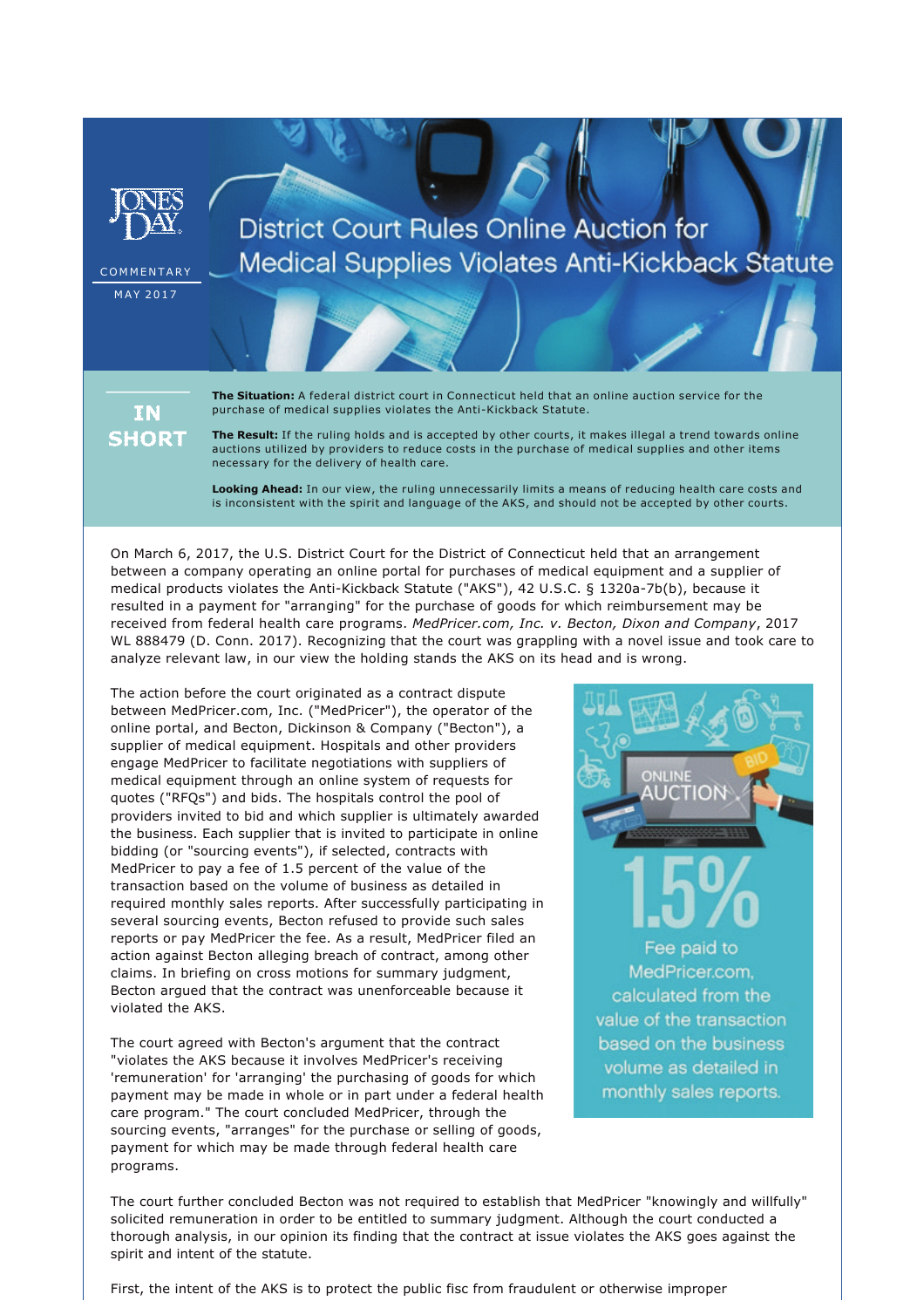arrangements that drive up health care costs. The court's decision here, however, does the opposite by discouraging competition among suppliers of medical equipment through an online auction. Through MedPricer's system of sourcing events, hospitals and other providers have the opportunity to seek competitive pricing and award business to those suppliers who can provide quality products at lower prices. By holding that MedPricer's arrangements violate the AKS, the court is denying hospitals and other providers a vehicle for lowering costs.



## "… the court is denying hospitals and other (health care) providers a vehicle for lowering costs."



Further, the court's conclusion that MedPricer "arranges" for the purchase or sale of goods misinterprets the intent of the AKS. As the court itself points out, the term "arranging" is not defined in the statute. MedPricer's contracts reportedly state that it plays no role in selecting the suppliers that are invited to bid or in choosing which supplier is ultimately awarded a contract. Those decisions are made solely by the hospitals. MedPricer merely provides an online venue and services that buyers and suppliers may utilize in the bidding process. In determining that such actions rise to the level of "arranging" for the purchase or selling of goods, the court extends the broad reach of the AKS beyond the plain meaning of the statute.

Additionally, the court's determination that Becton was not required to prove the scienter element of the AKS is problematic. The court concluded that because it was "not holding anyone criminally liable for a violation of the statute," and instead was "determining whether the [contract between MedPricer and Becton] itself is contrary to public policy and illegal," Becton was not required to establish that MedPricer had solicited remuneration "knowingly and willfully." This reasoning seems flawed. A knowing and willful violation is a core element of the offense. How can the enforcement of the contract cause a violation of the law if a fundamental element of the law at issue has not been established? Moreover, in civil False Claims Act cases based on AKS violations, the plaintiff must prove a knowing and willful violation of the AKS. See, e.g., *Gonzalez v. Fresenius Medical Care North America*, 689 F.3d 470 (5th Cir. 2012). A defense to a breach of contract case should require no less.

### **THREE KEY TAKEAWAYS**

- **1.** Online auctions do not "arrange" for the sale of goods or services covered by federal health care programs as intended in the AKS.
- **2.** Scienter is a critical element of the AKS that must be proven before an agreement can be determined to be violative of the statute.
- **3.** Online auctions and other creative mechanisms for the purchase and sale of goods and services needed for the delivery of health care should be encouraged to further wring costs out of the system.

#### **CONTACTS**



[Stephen G. Sozio](http://jonesday.com/sgsozio) Cleveland



[Kristine M. Gallagher](http://jonesday.com/kgallagher/) Cleveland

#### **YOU MIGHT BE INTERESTED IN: [Go To All Recommendations >>](http://jonesday.com/Health-Care-Practices/?section=Publications)**

| \$2.5 Million<br>Settlement<br>Reached as<br><b>HIPAA</b><br>Crackdown<br>Continues on<br>Unsecured<br>Portable<br><b>Devices</b> | President<br>Trump<br>Proposes Dr.<br><b>Scott Gottlieb</b><br>as FDA<br>Commissioner | Cosmetics | Food, Dietary<br>Supplement &<br>Update   Vol.<br>IV, Issue 3 |              |  |   |  |  |
|-----------------------------------------------------------------------------------------------------------------------------------|---------------------------------------------------------------------------------------|-----------|---------------------------------------------------------------|--------------|--|---|--|--|
| SUBSCRIBE                                                                                                                         | SUBSCRIBE TO RSS                                                                      | in        | l f                                                           | <b>START</b> |  | 膏 |  |  |

Jones Day is a legal institution with more than 2,500 lawyers on five continents. We are One Firm Worldwide $^{\text{SM}}$ .

**Disclaimer:** Jones Day publications should not be construed as legal advice on any specific facts or circumstances. The contents are intended for general information purposes only and may not be quoted or referred to in any other publication or proceeding without the prior written consent of